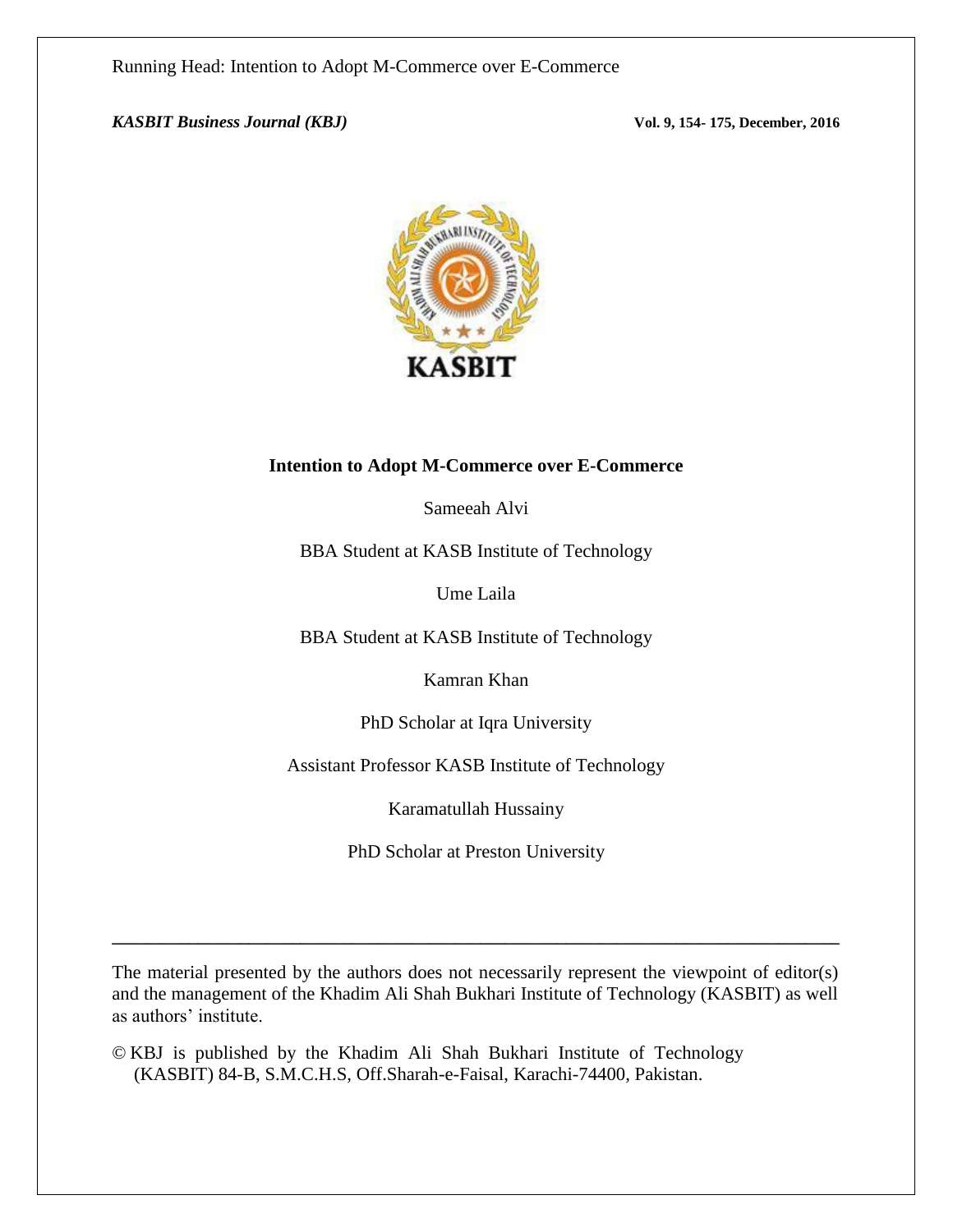## **Abstract**

M-commerce is the subsequent generation of e-commerce which facilitates the user to access internet without requiring a place for plug-in. Today, mobile is not merely used for sending messages or for calling but it serves a wide variety of other purposes that are beneficial in corporate world. M-commerce helps in improving relationship with customers. It is an area that is still under development phase and offers potential prospects for further research and applications. Since the subject is at the stage of progress, this research help explore how and why m-commerce is gaining continuous popularity and taking over e-commerce and initiates further research on the reasons of growth of m-commerce expertise. Prior studies suggest that ecommerce and m-commerce are not only leading edge for doing global business and trade but also offers multiple benefits to the business, government and consumers on substantial scale. The incredible growth in mobile phone access shows that majority of people have adapted to mobile phone and advancement in mobile technology and its usage is not limited for making basic phone calls, but can be used almost in every sector of human activity if one has the required technological knowledge. Since the time e-commerce has evolved, the world of business has observed a drastic change in the way trade activities are conducted. On the other hand, influx of m-commerce has given rise to valuable commerce transformation. Significant advancement has been made in mobile Internet and SMS-based mobile advertising adoption, but there are other vital topics that need to be addressed and this research further explore one such area, that is, mcommerce in banking sector. For any country banking sector is an integral part of its financial services industry. Structure of the Banking Sector of Pakistan as it being a developing country and having a comparatively low level of income, is requisite growth rate is low as there is hardly any savings. The newer concept in Pakistan is the standard of living along with the quality of life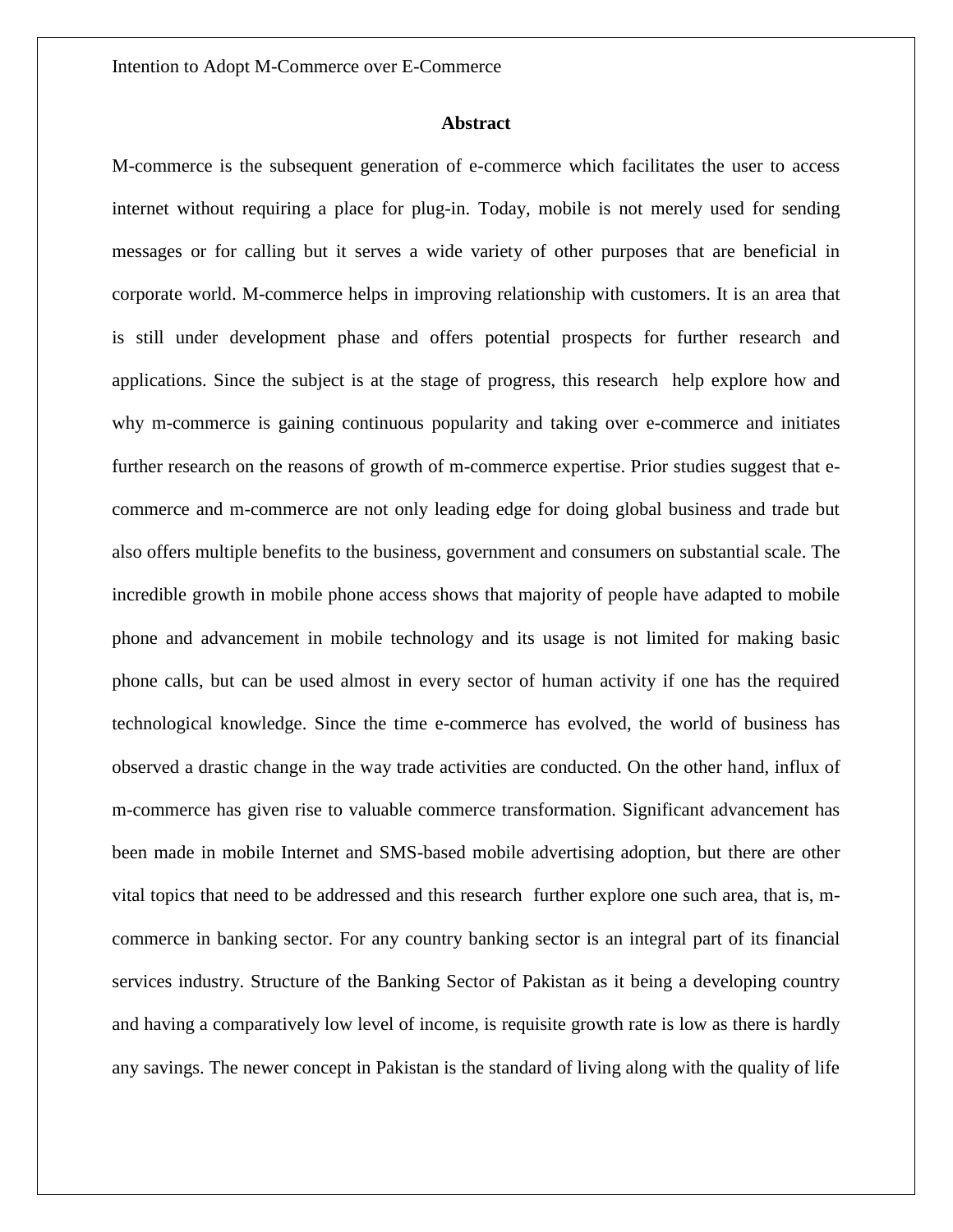which focuses on individual aspects of human nature. These have led to foreign aids which have been the holding force to bridge the gap for us between our savings and investments. Simple random sampling technique has been used to identify the segment whereas customers of four banks are taken as respondents in this study. The demographic characteristics include workforce of eighteen years and older and who have access to Internet, Mobile Phone and Bank account. Questionnaire used in the study is based on 5 points Likert Scale whose reliability is also checked before conducting the analysis. Multiple- regression, ANOVA and Correlation analysis has been used to test the hypotheses. This paper summarizes the progress and the future directions of m-commerce which depicts that the arrival of m-commerce has added to the margins of effective commerce revolution and is constantly taking over e-commerce and ecommerce activities. Future researchers may also identify the importance of m-commerce in other industries as well.

**Keywords***: M-Commerce, E-Commerce, SMS-Based Mobile Advertising, Technological Knowledge, Mobile Phone Access, Mobile usage*

#### **Introduction**

#### **Overview and Background**

Mobile commerce or M-Commerce refers to the transactions being done by wireless handles devices like Personal digital assistants and mobile phones. M-Commerce is an extension to E-Commerce where internet and computer networks play a dominant role in the trading of goods or services. The emergence of latest technologies has made it possible to conduct businesses from wireless network rather than wired systems. For instance, e banking can now be easily done through mobiles or PDA's and personal computers are no more required.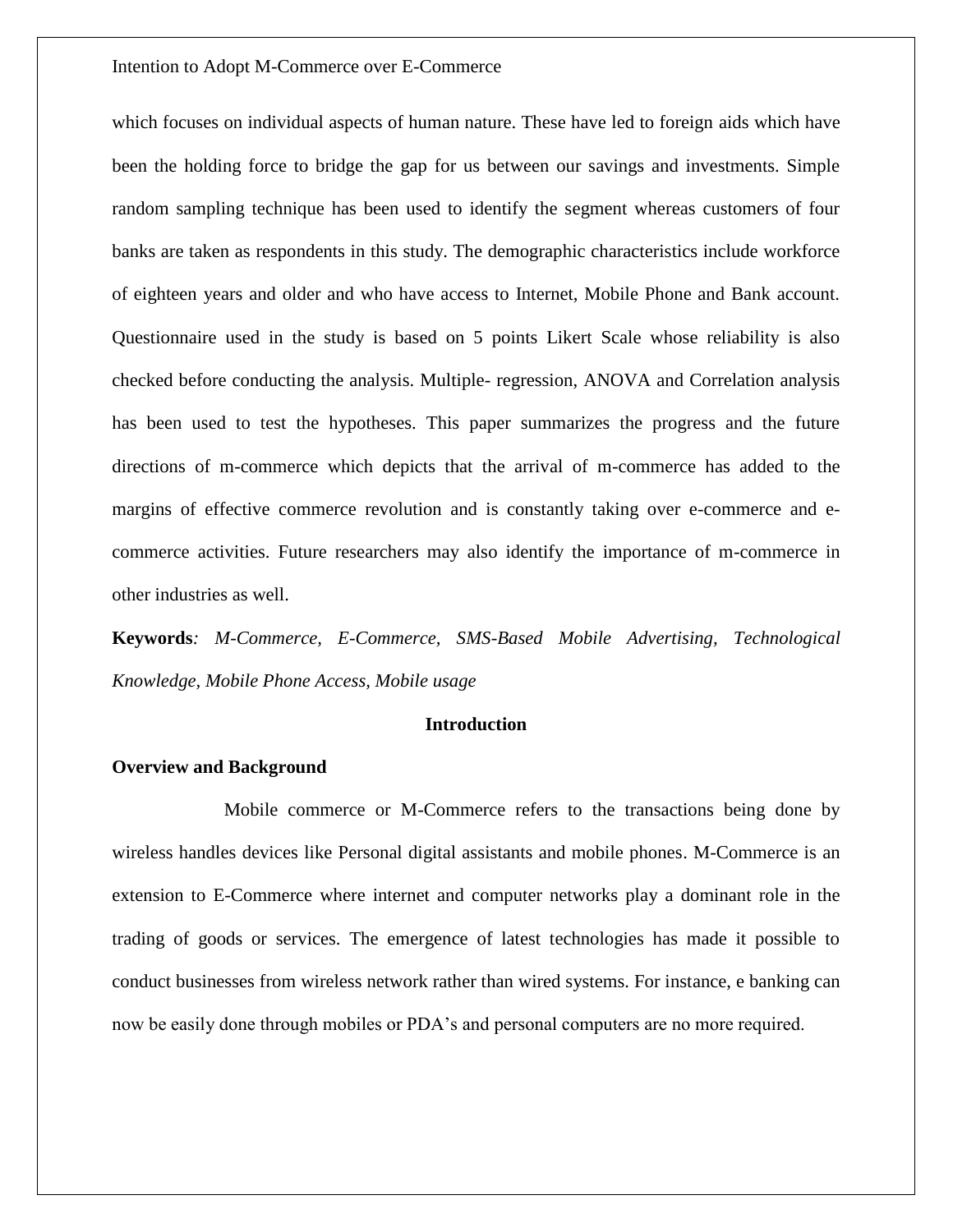Thus, it can be said that "M-Commerce is a subset of E-commerce". M-Commerce is beneficial to both, individuals and corporate. It facilitates each individual to do his/her work efficiently in accordance with their schedule. It allows them to do a number of activities in simple ways rather than doing it physically thus, saving time. In short, users get a quicker and flexible access. M-commerce can also be defined as *"any transaction having a monetary value that can be conducted through a mobile communication networks or a Wi-Fi network"* (Dhingra & Bhardwaj, 2015)

Owing to the advanced and refined communication technologies, the web-enabled mobile phones have seen a universal speedy growth. But, with respect to empirical investigations, M-Commerce has hardly seen any growth because of substantial ambiguities engaged in mobile research. One such issue is that M-Commerce does not have any standard in terms, conception, and theories. Even though the infrastructure of wireless technology is different everywhere but researchers are likely to examine the word "M-Commerce" without taking into consideration the particular circumstances and fundamentals of what they are exploring. In general, m-commerce obtains position in a strategic area called a "mobile portal" where 3G networks provide large scale usage of internet and multimedia applications. Particularly on mobile phones a very little work has been done to address the question of interactivity of mobiles though its been argued that mobile phone is an alternative technology to connect globally instead of internet. (Okazaki, 2005)

In the current era, the development in M-Commerce is due to the improved and greater mobility of people. There has been a considerable increase in the use of internet through mobile device. IDATE shows that the quantity of people in Europe using internet through mobile is continuously increasing. This illustrates the rising mobile lifestyle. Different studies recommend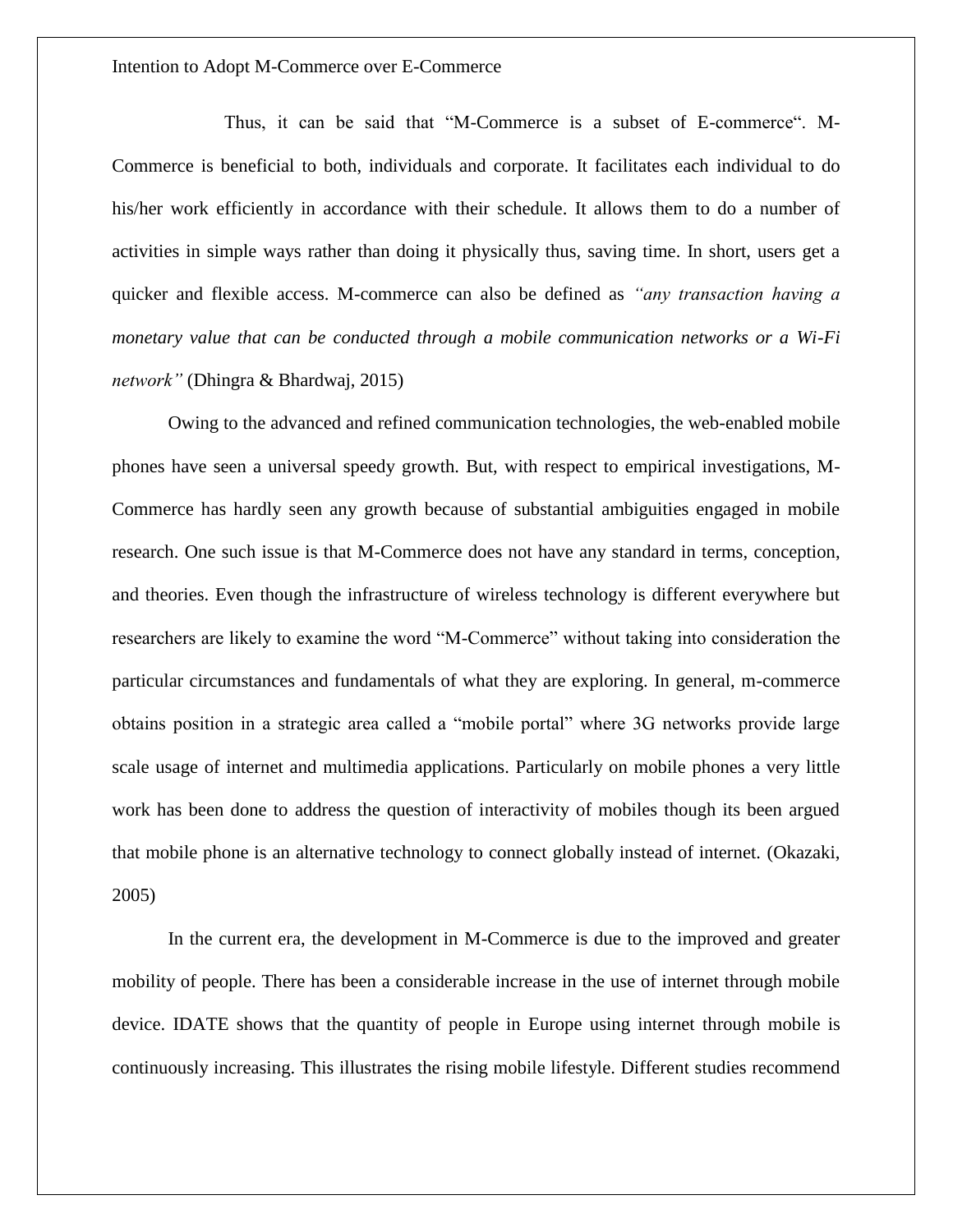that with the utilization of mobile internet, firm can generate more business prospects in the marketplace. (Cao, Lu, Gupta, & Yang, 2015)

The progress seen in mobile technology in  $21<sup>st</sup>$  century has become a part of every person's life at its each aspect whether it is work, education, social life, entertainment or anything. Besides this, M-Commerce is also playing its essential role in corporate world by building new prospects in the field of mobile advertising, mobile banking, mobile entertainment, mobile learning and mobile payment. Contrary to usual internet, mobile internet provides a number of advantages like customization, mobility, and convenience. Having these advantages, now the activities of electronic commerce can be conducted through mobile phones. (Wong, Tan, Ooi, & Lin, 2015)

Now days, the leading source of communication is mobile phones mainly because they are cost effective and offers ease to its customers as compared to landline telephones. E commerce businesses are now done through mobile commerce but the main variation between the two is that Ecommerce is a wireless internet for carrying out financial services and purchases. Mobile commerce has involved enormous interchange because of its exceptional distinctiveness. The booming recognition has enforced the commercial world to build up a new exchange stage that can reach to masses. (Jahanshahi, Mirzaie, & Asadollahi, 2011)

Without any doubt, the wireless, mobile networks and devices are developing these days. Since 1990s there has been a great shift in techniques conducting business with the appearance of the electronic commerce. Every aspect whether educational, trade, and even individuals have been concentrating on this new method of conducting business online. Highly developed and mature wireless and mobile expertise smooth the progress of e-commerce done from a wired network to a wireless network. M-Commerce refers to those transaction with financial value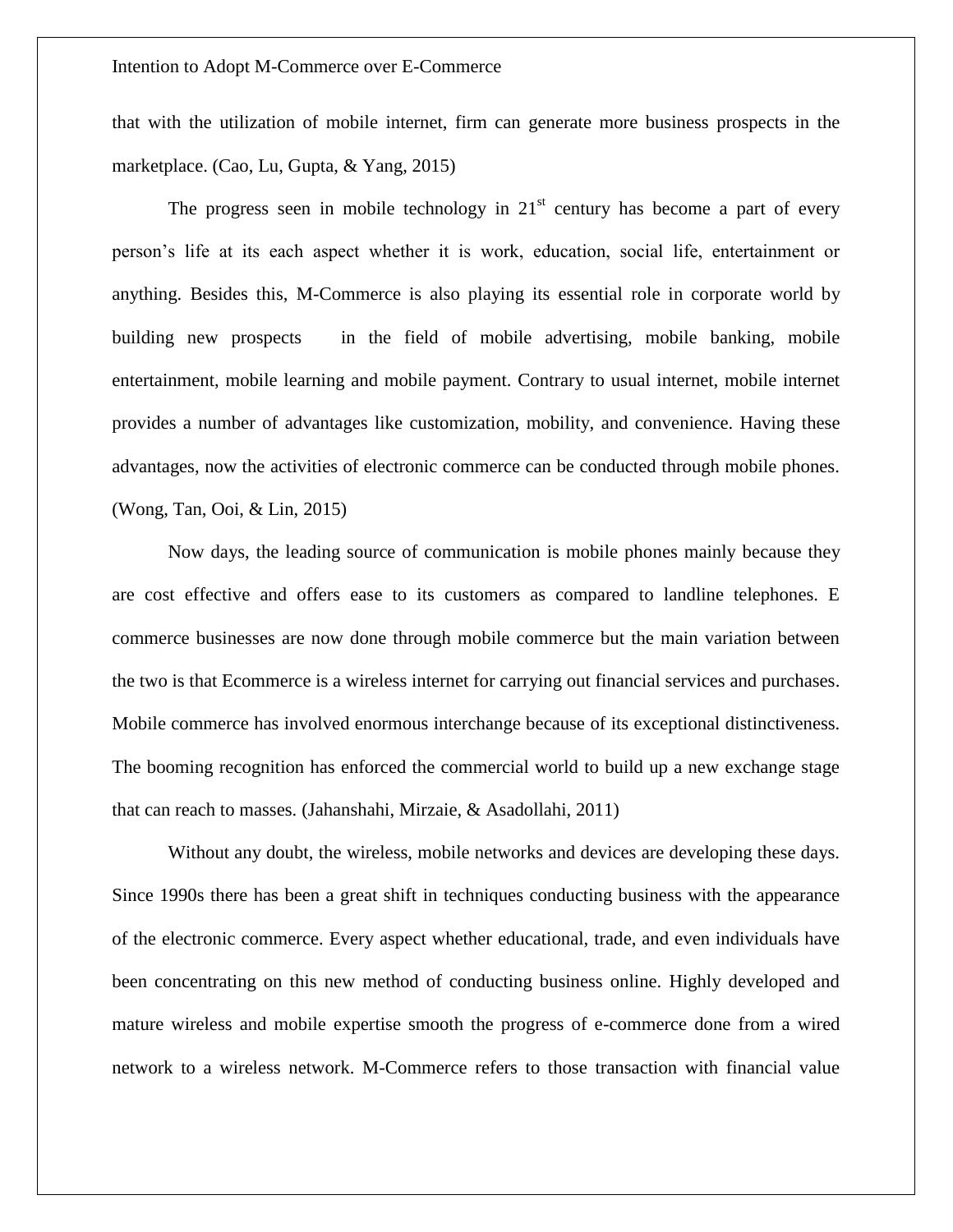conducted through a mobile network. When e-commerce is conducted by clients in the form of electronic banking or purchasing of products, they don't have to use the personal computers for the process. Certainly, they can merely use some cell phones such as smar phones of personal digital assistants to perform their e-commerce actions. (Ngai & Gunasekaran, 2007)

## **Problem Statement**

After the uprising of E-Commerce Mobile Commerce has become the newest topic in the present day. This study will focus on the potential grounds behind the popularity of M-Commerce over E-Commerce. In addition, it will discover the main factors of M-Commerce adaptation in the businesses and its role in the business growth.

## **Significance of the study**

Due to mobile commerce, a significant change has been observed for services of individuals, organizations and society. As this study focuses on the efficiency of the main factors of Mobile commerce (i.e. feasibility, flexibility and reliability), it will provide guidelines to the businesses in the field of banking to facilitate them get competitive advantage by using it as a strategy.

#### **Scope**

Increasing numbers of mobile subscribers leads to the growth potential of Mobile Commerce, that's why it is being adapted by the business to serve their customers more effectively than E-Commerce. This paper will cover all the aspects of technological approaches that lead to a revolution in mobile industry and its implication in banking.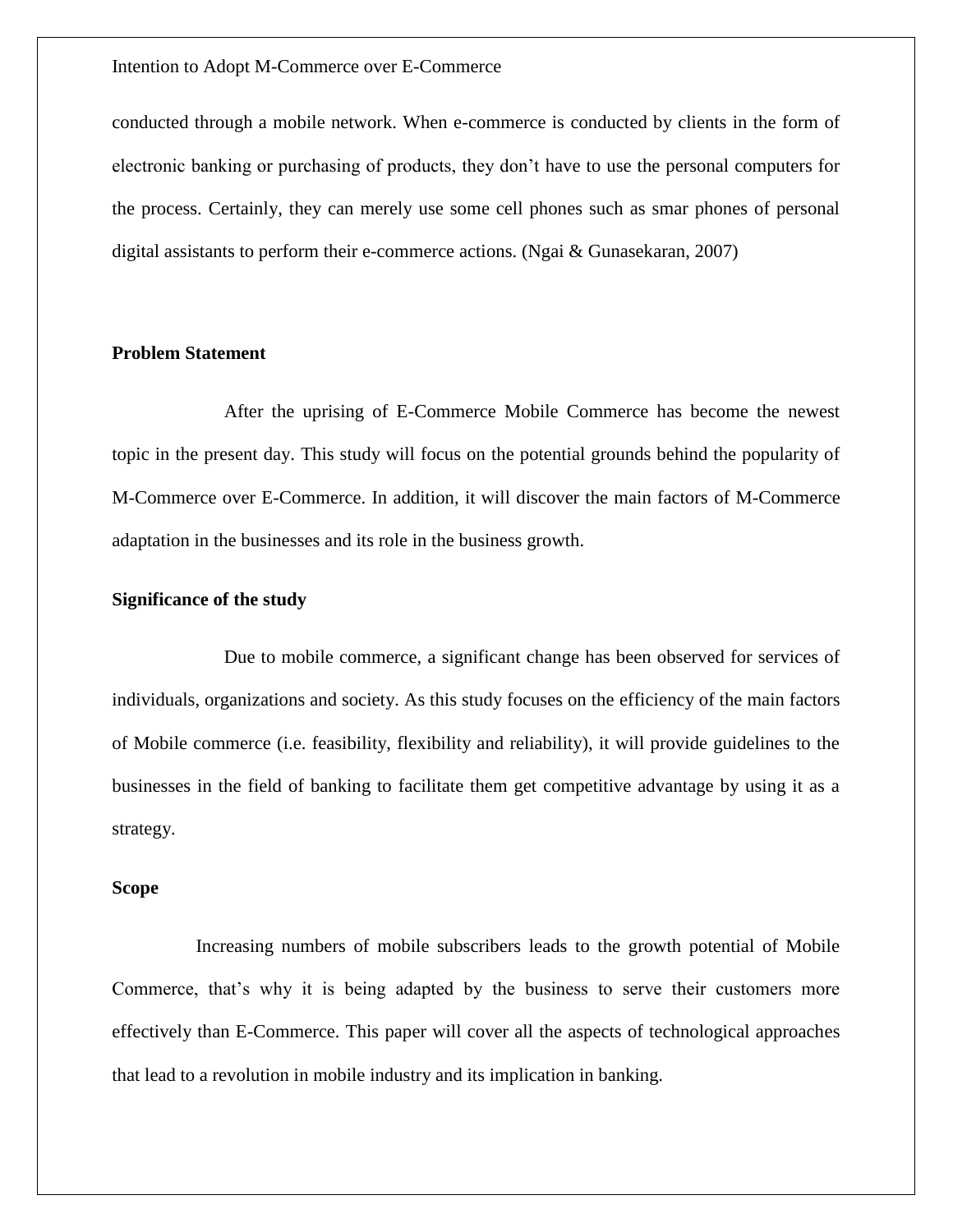## **Overview of Industry**

For any country banking sector is an integral part of its financial services industry. The Structure of the Pakistani banking segment has significantly changed over the last 10 years, particularly subsequent the privatization of the state-owned banks that is due to the 1990's amendments of the Banking Companies Ordinance which launched the system of financial sector reforms by agree to privatization of the state-owned banks. The sector observed an exceptional growth in 2001-03 where deposits increased by almost100%. At present there are 39 banks, including 11 international banks, working in Pakistan. The competition is comparatively high, especially later than challenging capital adequacy standard set down by the State Bank of Pakistan to develop the stable and sustainable banking system to create a center of attention foreign investment and prevailing profitable customers are the only alternative left to banks for endurance.

#### **Objectives**

The primary purpose of this research is to analyze how  $\&$  why M-Commerce is gaining continuous popularity & taking over E-Commerce. It also focuses on a crucial assessment of the occurrence of Mobile Commerce & to evaluate its future capacity. This study focuses mainly on the convenience, probability and approval of Mobile Commerce services in the banking sector.

- To access how usability makes M-Commerce more feasible than E-Commerce.
- To study the affect of awareness & know-how of m-banking among mobile subscribers.
- To examine the accessibility factor that gives M-Commerce an edge over E-Commerce
- To evaluate how flexibility makes it convenient for users to apply M-Commerce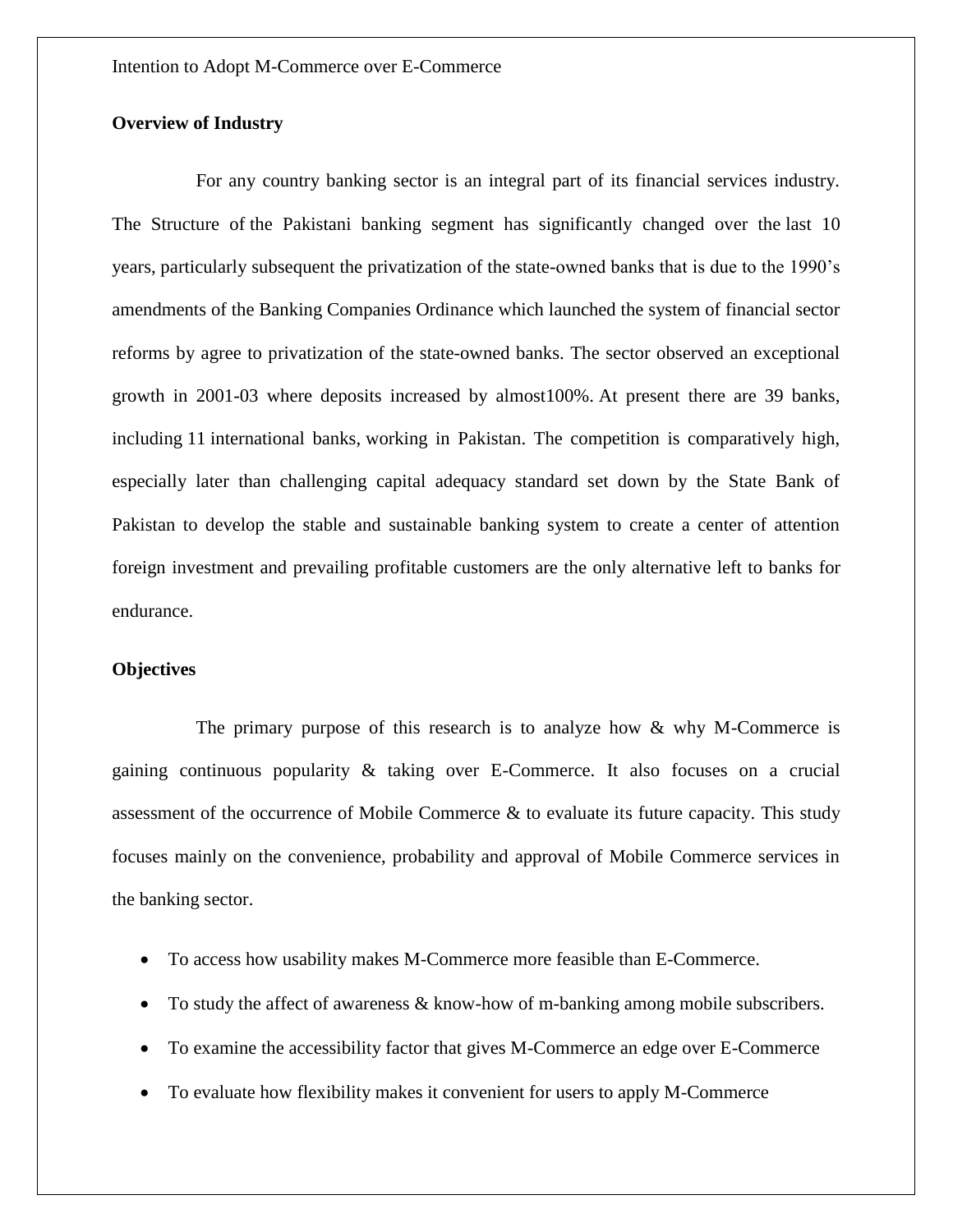To suggest recommendation regarding creating effective cell phone banking system.

## **Hypotheses**

HA1: There is a significant relation between usability and M-Commerce.

Ho1: There is no significant relation between usability and M-Commerce

HA2: There is a significant relation between technological know-how and M-commerce. Ho2: There is no significant relation between technological know-how and M-commerce.

HA3: There is a significant relation between convenience and M-commerce.

Ho3: There is no significant relation between convenience and M-commerce.

HA4: There is a significant relation between flexibility and M-commerce.

Ho4: There is no significant relation between flexibility and M-commerce.

HA5: There is a significant relation between Security and M-commerce.

Ho5: There is no significant relation between Security and M-commerce.

## **Summary**

M-Commerce is an addition to E-Commerce where internet and computer networks play a dominant role in the trading of goods or services. Through this research we will get to know the activities that are now being performed by E-Commerce and what more could be done. We will also explore the relationship of variables such as Security, flexibility, accessibility technological know-how and usability with M-Commerce.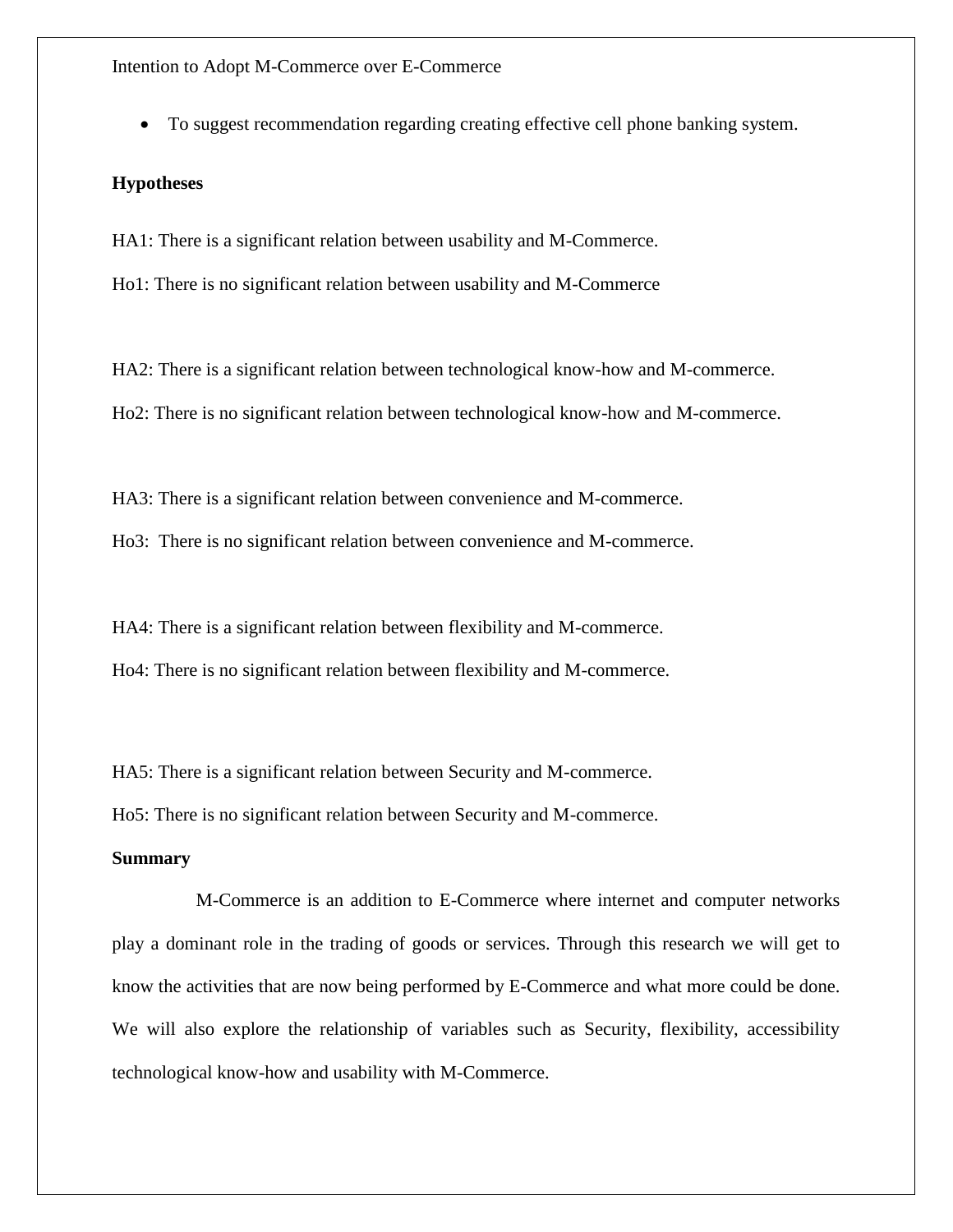## **Literature Review**

M-commerce allows transaction to be done through a wireless telecommunication network. There is need for expansion of a number of e-Commerce set of rules which could improve the usability, accessibility and ensure the confidentiality of fair exchange. However due to lacking in these factors, it is now being over taken by Mobile Commerce. (Dhingra & Bhardwaj, 2015) The major dissimilarity in mobile commerce characterization with electronic commerce is that the latter uses the internet to perform financial services and purchasing uses wireless technology. Mobile commerce has attracted massive traffic because of its exceptional features. And that is why it is being implemented by many businesses such as Banking. (M N. J., 2013) Initially, mobile banking was offered through SMS. But, when smart phone was introduced, it offered mobile wed and supported mobile banking. Until 2010 mobile banking, has been executed via mobile web or SMS. Rahmath, Hundewale, & Kam (2011) the services which are offered by mobile banking are mini statements, account information, checking history of accounts, alerts if any activity happens in the account, mutual funds (investment and redemption), requesting for cheque books and checking of account balance (ishangoma, 2011).

## **Usability**

The main benefit of mobile commerce is to help public do their jobs as per the schedule and smoothly as it is easy to carry mobile which helps user to avoid to go to work physically or to a certain place for performing tasks (Dhingra & Bhardwaj, 2015; Hussain & Kutar, 2012). In wireless applications, usability refers to the studies design limitation forced by a bandwidth limitation and small display of handheld devices (Chan, Fang, Brzezinski, Zhou, Xu, & Lam, 2002). The usability of mobile commerce is one of the biggest challenging issues to adopt mobile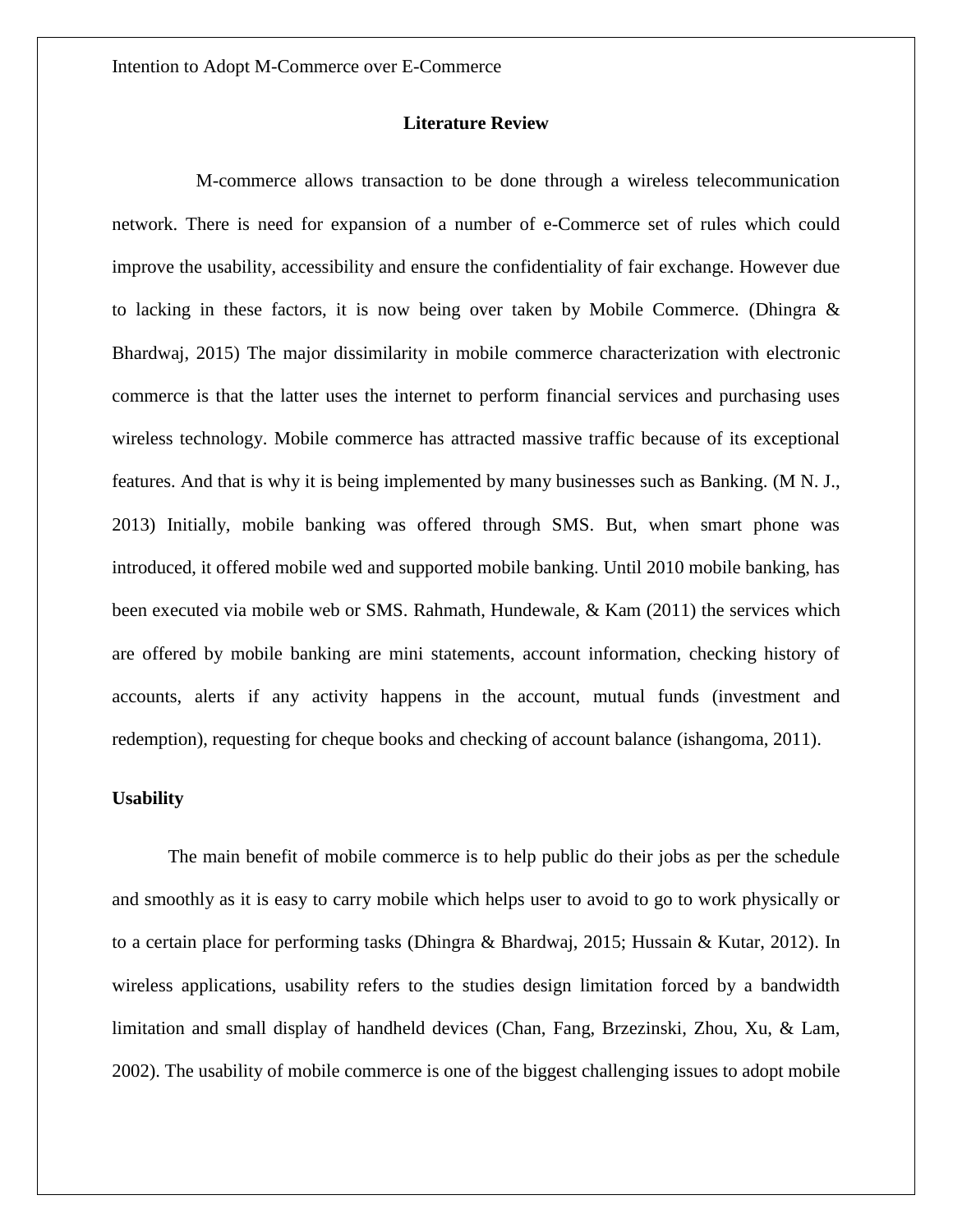commerce. New challenges in the design of usability in mobile commerce that is not limited to the small screen size but the input method too. Kaur (2014) m-commerce is consequently a gigantic signal of business. The distance between customer and purchaser is considerably reduced using the m-commerce. (Jakimoski, 2014)

HA1: There is a significant relation between usability and M-Commerce

## **Security**

The most important element in m-commerce is security issues. To make customers feel comfortable when using mobile phones, quality of the security level provided is ensured. (Yazdanifard & Elkhabir, 2011) mobile commerce requires strict controls over its security in performing transactions as in wireless access procedure there are various restrictions. Xu (2013) the information residing in the mobiles and integrity of the information within the wireless network has to be given much importance. (Prakash & Balachandra, 2015) Lack of recognition of the relative advantage and other aspects like risk and social security are a major barrier to a person's intention to adopt. AUDI (2016) stated that the security is one of the key factor of mobile commerce that may be ensured via digital signatures which is ensured through digital signatures for verification of consumer and commercial and Strong Encryption. (Hsieh, 2007)

HA2: There is a significant relation between security and M-Commerce

## **Feasibility**

M-commerce provides numerous advantages and utility through which businesses can benefit. It may be expected that the mobile commerce helps organizations change in their way s to do the businesses, and if put into practice and managed suitably, it might be able to help to develop the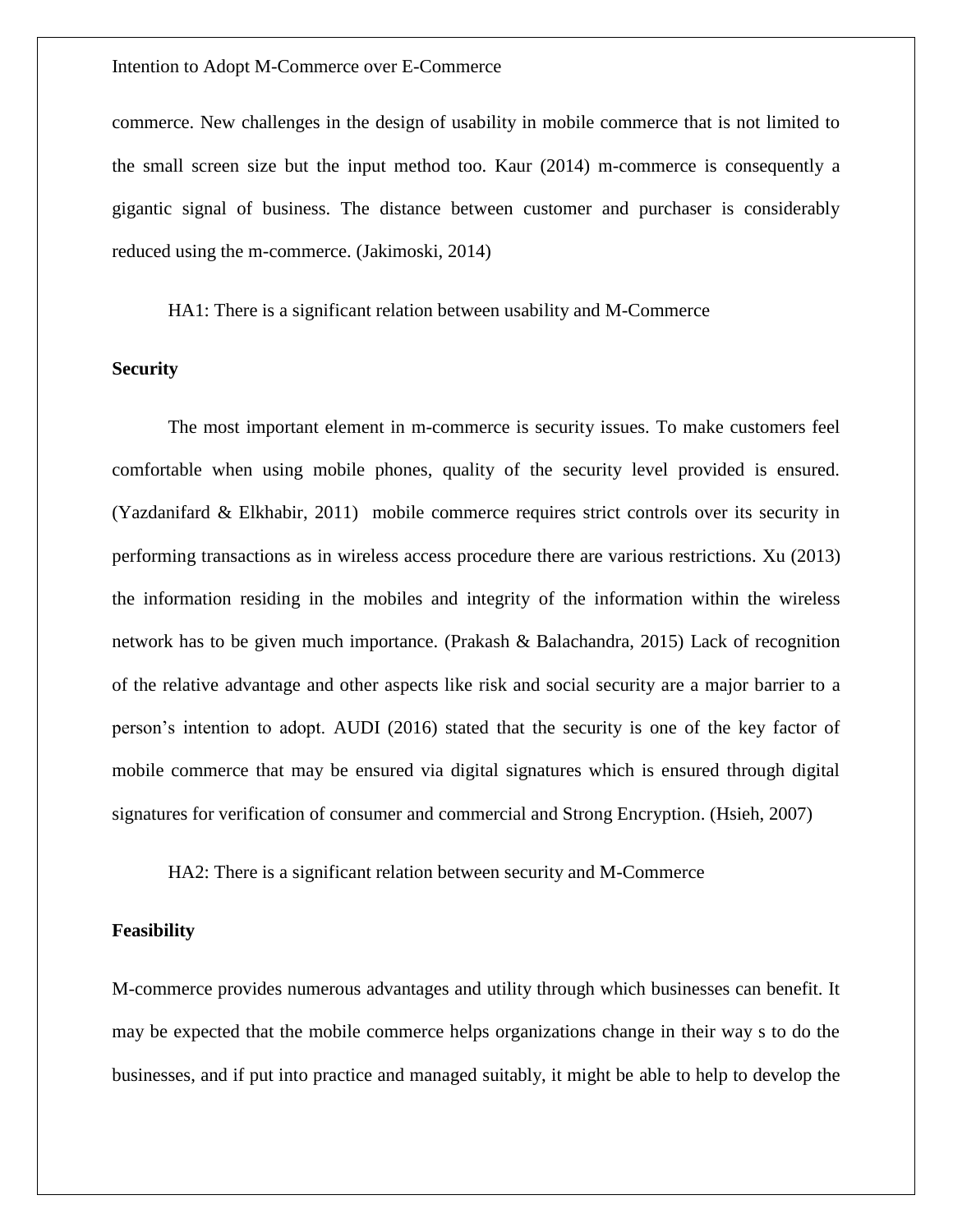efficacy and usefulness of how their business function. Xu (2009) stated that its an another way which has been made possible in mobile commerce concept, where cell phones can pay their strong role in the society. Deshmukh, Deshmukh, & Thampi (2013) suggested that the number of mobile phone users having access to internet has increased which generates a good likelihood for the public to go ahead for the latest way of business known as mobile commerce (Kord, Karimzadegan, & shastan, 2012).

HA3: There is a significant relation between feasibility and M-Commerce

## **Convenience**

M-commerce lets the users access their data at any time and any place in a simple way. This accessibility feature acts as an advantage for m-commerce over e-commerce. In case of ecommerce, the users can access their data at a specific place only through specific device, but mcommerce simply requires a Mobile-phone. (Jahanshahi ET AL., 2011) On one hand, the distinctive challenge for mobile commerce is that it needs a continuous change as per the need of external environment. On the other hand, mobile commerce provides the aptitude and convenience to perform the transaction anywhere through wireless technology. Xu (\2009) stated that the companies may access the users through their cell phones and for users they may also take benefits of mobiles phones by using different social media applications. Dhingra & Bhardwaj (2015) explored that the Internet Technology is an open system of catering for high productivity, applications designs, maintenance and integration requirements (Hsieh, 2007; M, N, Jagannat, & Chahar, 2013).

HA4: There is a significant relation between accessibility and M-Commerce

#### **Technological Know-How**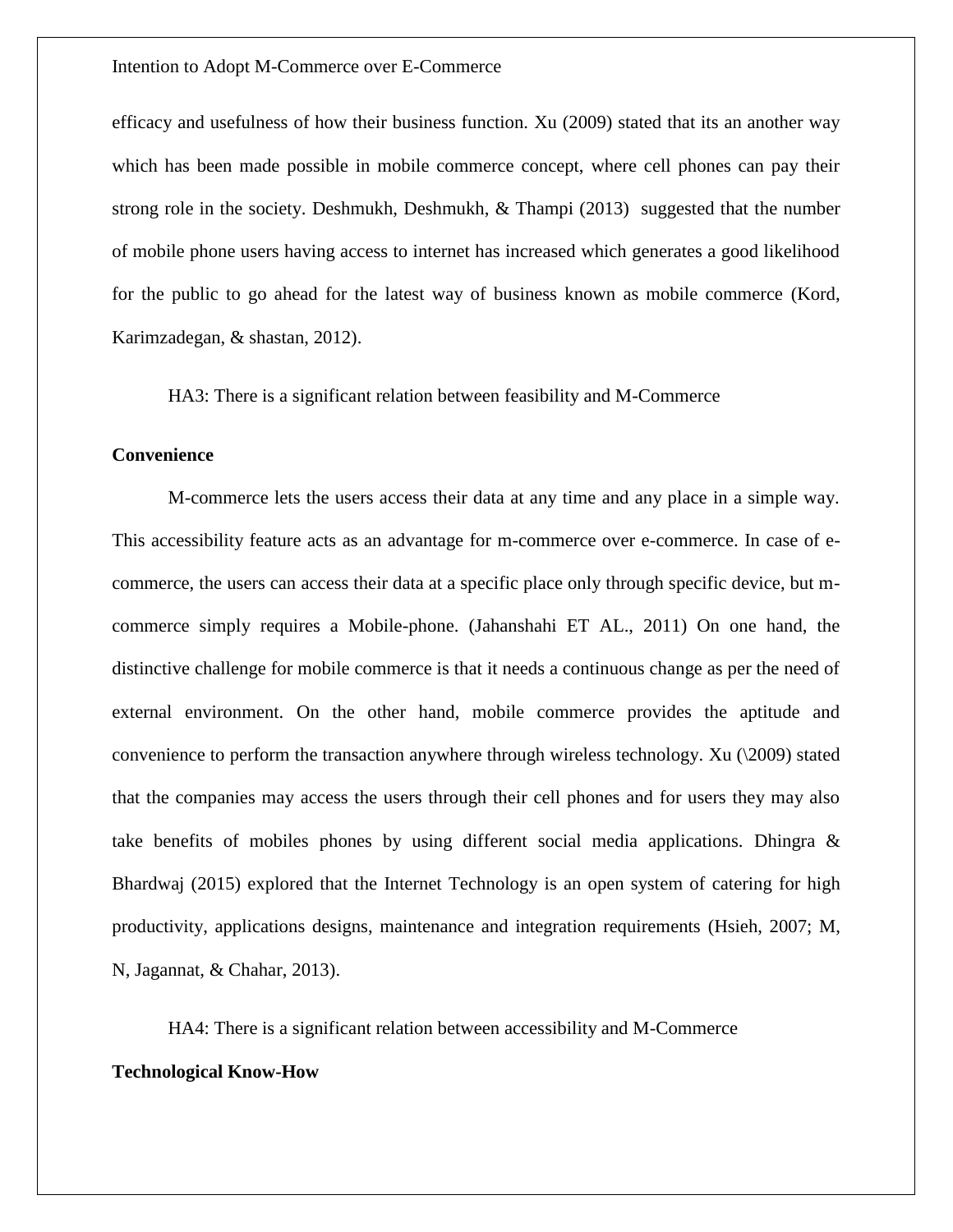The progression in technologies and emergence of modern services depict that the world is now transforming itself from e-commerce to m-commerce. Studies show that majority of the people are now moving towards m-banking system because it helps in accessing financial services in a convenient way. People who are not using any m-banking service have shown willingness to use it due to apparent significance of technology in monetary convenience. The behavior of usage of mobile subscribers or consumers in technology usage i.e. mobile banking predicted is mainly dependent on perceived value and perceived ease of the technology that results in the intentions to perceive the technology. Ishangoma, (2011) argued that wireless technology adds ease to m-commerce use. Despite its advantages, the users of the m-commerce application have unease due to the incomplete information of the new technologies and systems (Xu, 2013).

HA5: There is a significant relation between technological know-how and M-Commerce

#### **2.6 Intention to Adopt M-Commerce**

Ajzen & Fishbein (1975) defined intentions as the indicator of one's willingness to execute a given behavior. The theory of planned behavior given by Ajzen & Fishbein (1975) highlighted the relationship between intention and behavior, attitude in which intentions are measured as the direct variable in explaining the behavior of the consumers. This study identifies the stick out belief of M-commerce users. Since the usage of mobile commerce is at the early stage, the understanding of attitude of consumers the adoption of this technology is difficult. It is therefore recognizing the need to investigate the initial adaptation of M-commerce (Joubert  $\&$ Belle, 2013; Hassan, Kouser, Abbas, & Azeem, 2014).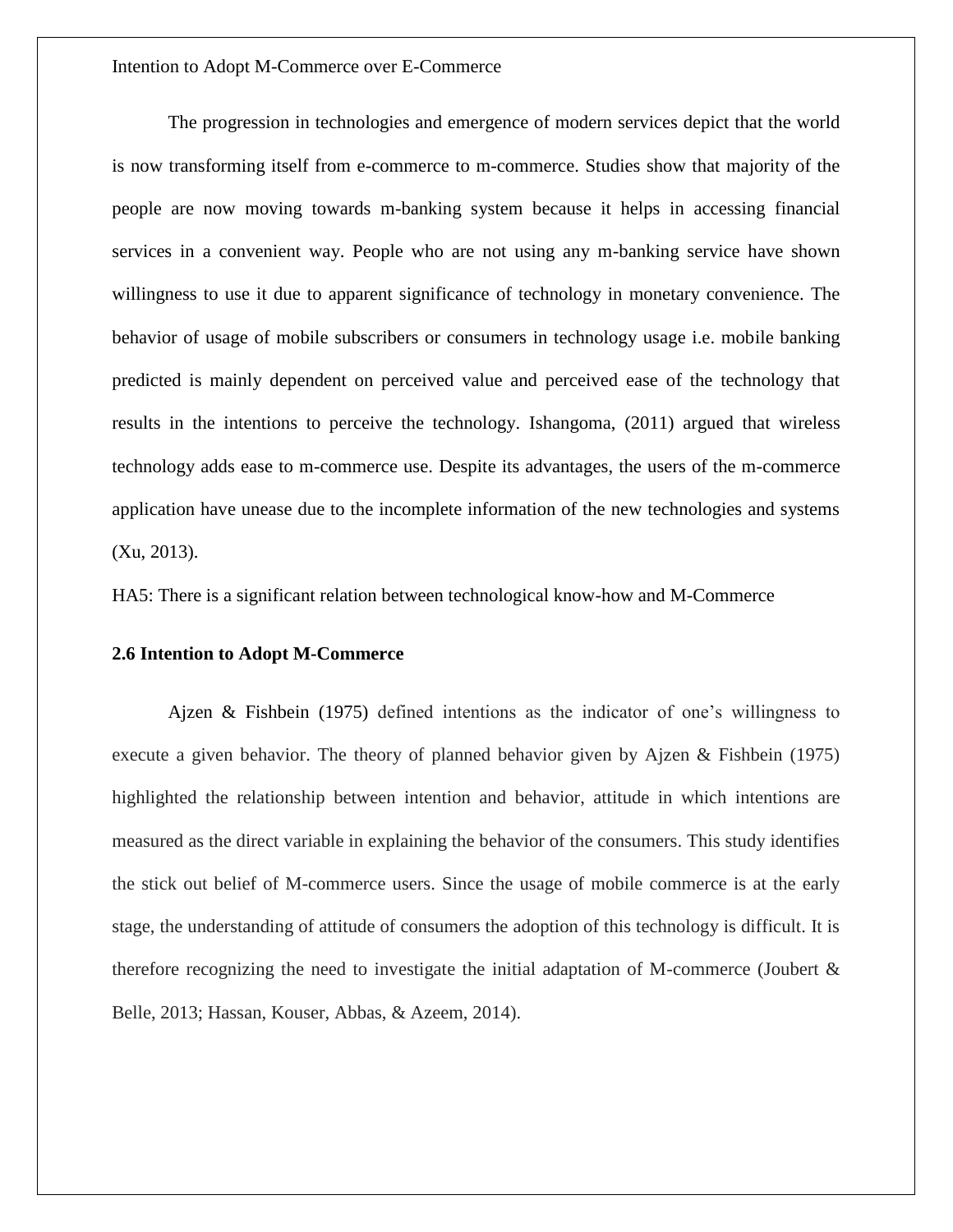## **Methodology**

## **Data Collection**

In this research, survey method has been used by developing questionnaire to collect data from different people. Our target was 200 respondents. The criterion of selecting the respondent to get our questionnaires filled was to choose those who have a bank account, internet and a Mobile phone. We approached people in two ways i.e. through online medium and through manual questionnaires. We shared the link of our online questionnaire on linked-in and with some other employees. Manually, we got it filled from MBA students, some teachers, family members and their office colleagues, friends and relatives but made sure that they all meet this criterion.

## **Sampling Technique**

Convenience sampling technique has been used. This is because we collected data from the people who were convenient to us and were meeting the criteria too.

#### **Sample Size:**

The target of this research paper was to reach 200 respondents and for those more than 200 questionnaires was distributed among them 144 were collected through online medium i.e. Google docs and more than 100 were collected manually among them 10 were found doubtful.

## **Instrument of data Collection**

The instrument that has been chosen for the data collection are questionnaire and online medium i.e. Google Docs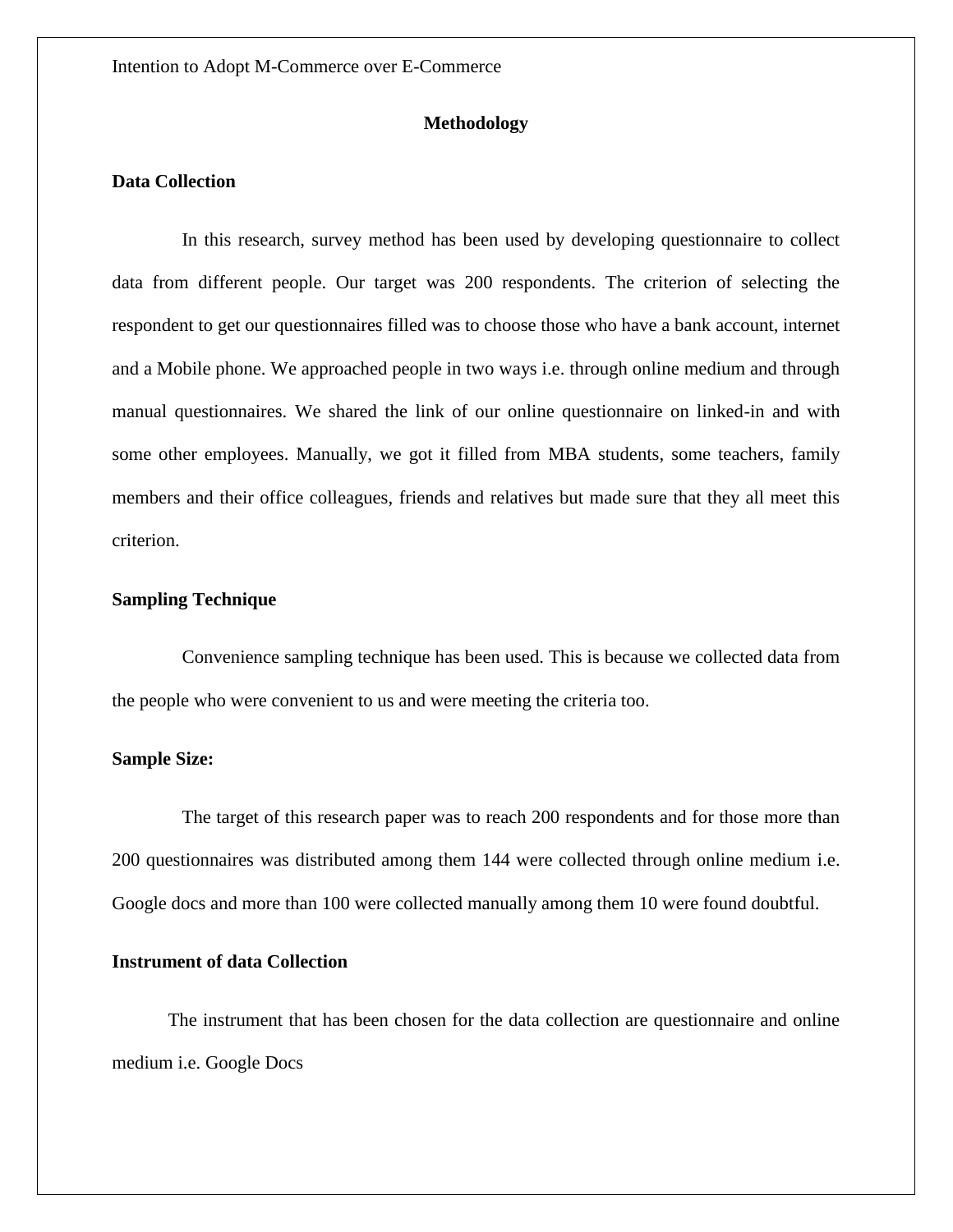# **3.5 Research Model**



Fig. 1: Research Model on E-Commerce being taken over by M-Commerce

## **Statistical Technique**

To test the hypotheses, the study uses correlation and regression techniques to get the desired results as there are several indicators that are affecting the dependent variables. The regression analysis is a technique which tells the total impact of predictors on the dependent variable.

## **Result and Analysis**

Model Summary<sup>b</sup>

| Model |                | R Square | Adjusted R Square Std. Error of the Durbin-Watson |          |       |  |
|-------|----------------|----------|---------------------------------------------------|----------|-------|--|
|       |                |          |                                                   | Estimate |       |  |
|       | $.604^{\rm a}$ | .365     | .348                                              | .56888   | 2.018 |  |

a. Predictors: (Constant), knowhow, security, feasibility, Convenience, usage

b. Dependent Variable: IntentionToAdoptMCommerce

Interpretation:  $R =$  Simple correlation + 0.604 (high degree of relation)

R square total variation in dependent variable 36.5% i.e. Very less variation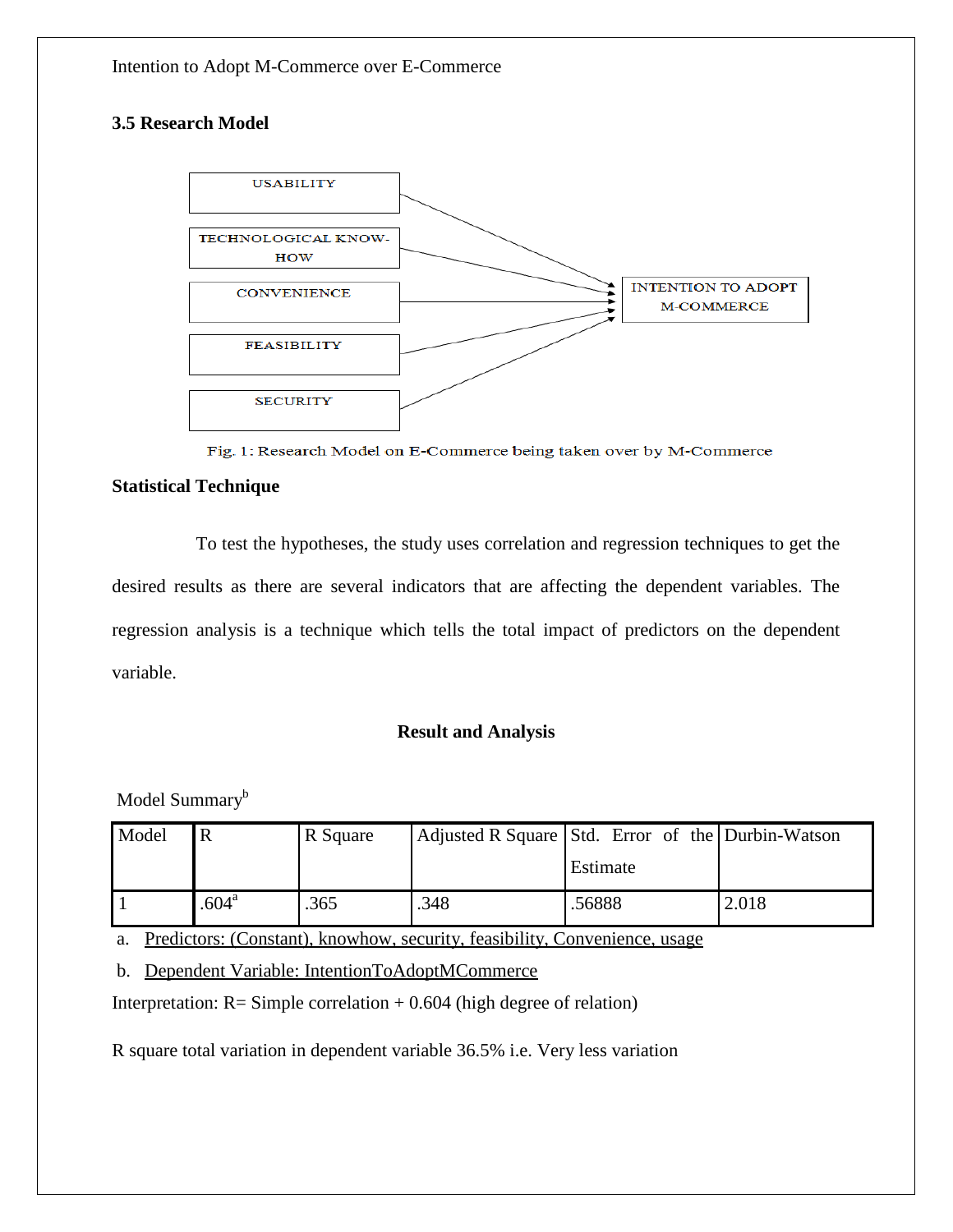# **ANOVA<sup>a</sup>**

| Model |            | Sum of Squares | df  | Mean Square |        | Sig.              |
|-------|------------|----------------|-----|-------------|--------|-------------------|
|       | Regression | 36.041         |     | 7.208       | 22.273 | .000 <sup>b</sup> |
|       | Residual   | 62.783         | 194 | .324        |        |                   |
|       | Total      | 98.824         | 199 |             |        |                   |

a. Dependent Variable: IntentionToAdoptMCommerce

b. Predictors: (Constant), knowhow, security, feasibility, Convenience, usage

Interpretation: The statistical significance of regression model that was run hence prediction is

# **Coefficients<sup>a</sup>**

| Model        |             | Unstandardized |            | Standardized | Sig.<br>$\mathbf t$ |      | Collinearity      |            |
|--------------|-------------|----------------|------------|--------------|---------------------|------|-------------------|------------|
|              |             | Coefficients   |            | Coefficients |                     |      | <b>Statistics</b> |            |
|              |             | B              | Std. Error | <b>B</b> eta |                     |      | Toler             | <b>VIF</b> |
|              |             |                |            |              |                     |      | ance              |            |
| $\mathbf{1}$ | (Constant)  | .072           | .212       |              | .339                | .735 |                   |            |
|              | Convenience | .121           | .087       | .094         | 1.385               | .168 | .704              | 1.421      |
|              | Security    | .226           | .073       | .201         | 3.085               | .002 | .773              | 1.294      |
|              | Usage       | .161           | .098       | .126         | 1.653               | .100 | .564              | 1.773      |
|              | Feasibility | .180           | .085       | .151         | 2.131               | .034 | .655              | 1.528      |
|              | Knowhow     | .290           | .084       | .253         | 3.464               | .001 | .614              | 1.628      |

a. Dependent Variable: IntentionToAdoptMCommerce

less than 0.0005 which is less than 0.05 and it indicates that the regression model statistically significantly predicts that outcome variable i.e. Intention to adopt M-Commerce.

# Coefficient

 Interpretation: It provides necessary information to predict whether E-Commerce is being taken over by M-Commerce or not. Regression Equation

Intention to Adopt M-Commerce =  $0.072 + (0.121 + 0.226 + 0.161 + 0.180 + 0.290)$ 

# Demographic Analysis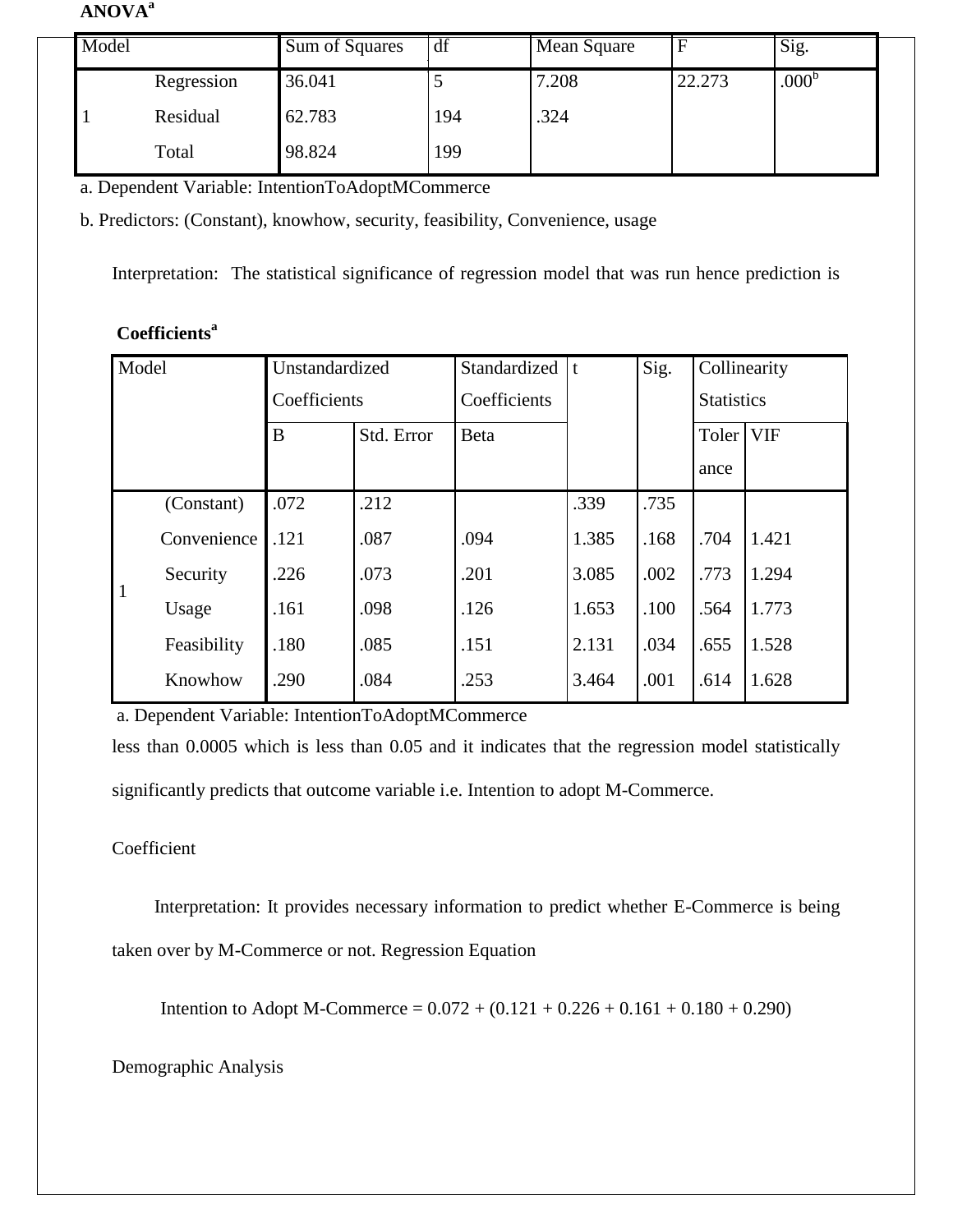Gender: Out of 200 respondents, 120 were male and 80 were female. Our research did not focus on gender, as it is suitable for any person having a mobile and internet access.



Age: Out of 200, 125 respondents' belonged to the age group of 21-30 years as this is the age group that perform majority of the transactions through mobile phone.



Experience: The experience of 80 respondents was less than one year but 120 respondents had experience of more than one year, hence they are more into mobile banking and transaction through mobile.

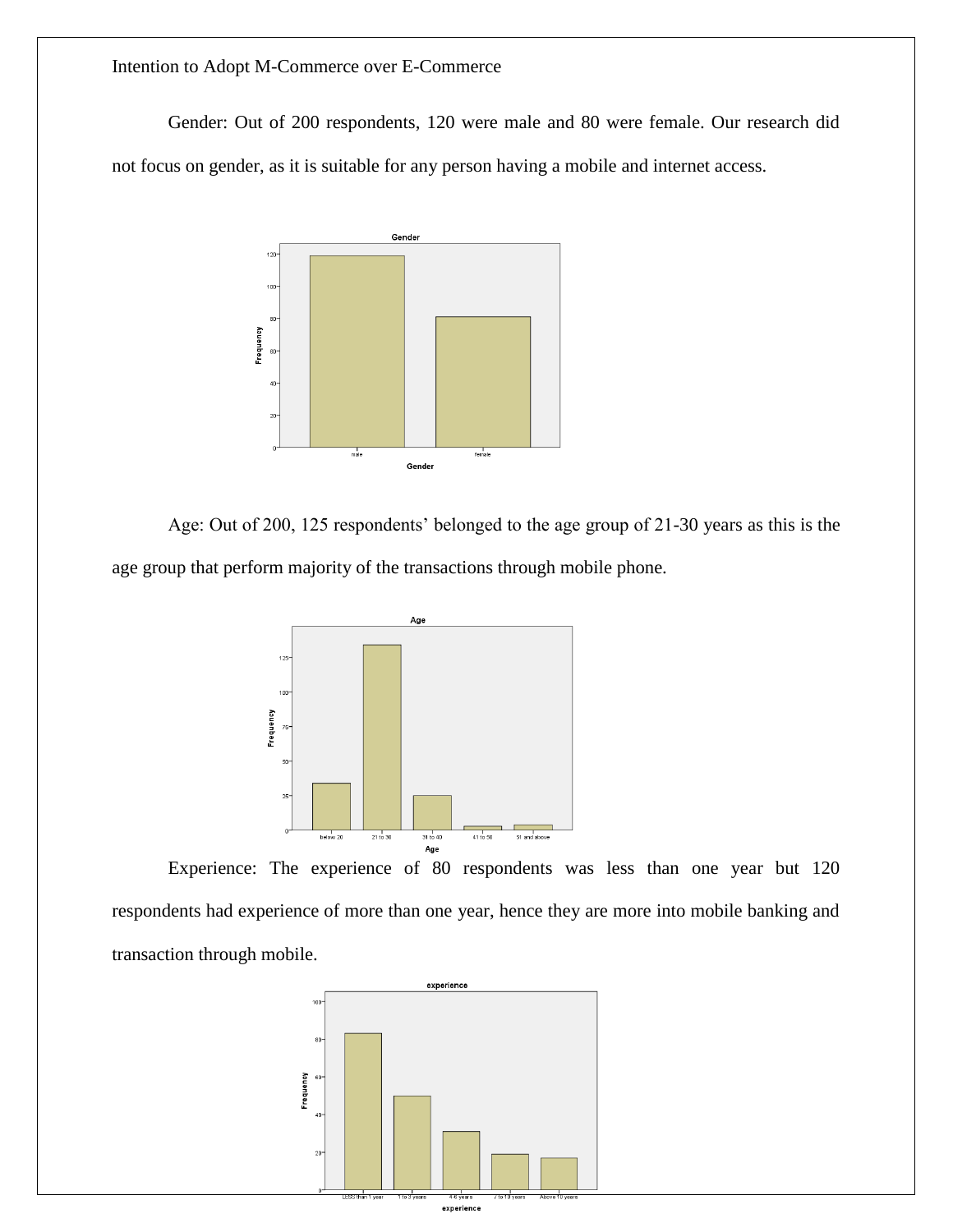Income: They income of 60 respondents was below 20,000 and the income of 140 respondents was above 20,000. Hence, 120 respondents were dealing in mobile banking more often.



#### **Conclusion**

The presence of M-commerce has enhanced the way how we conduct business. Still there is a lot of work, which can be done for M-commerce for its growth. Due to Mcommerce, our time saves because of online transaction on mobile which is less expensive as compared to E-commerce. This research combines different opinions of consumers about the different aspects of m-commerce and e-commerce. It analyses and examines the effects of apparent differences in technology and value between m-commerce and e-commerce. From the above discussion we can easily state that commerce has gone through radical changes to keep pace with varying world. E-commerce had played vital role for businesses around the world. We believe that m-commerce is becoming increasingly persistent. The presence of e-Commerce has revolutionized the way we conduct business. The introduction of m-Commerce has further pushed the boundaries of innovation. The dividing line between e-Commerce and m-Commerce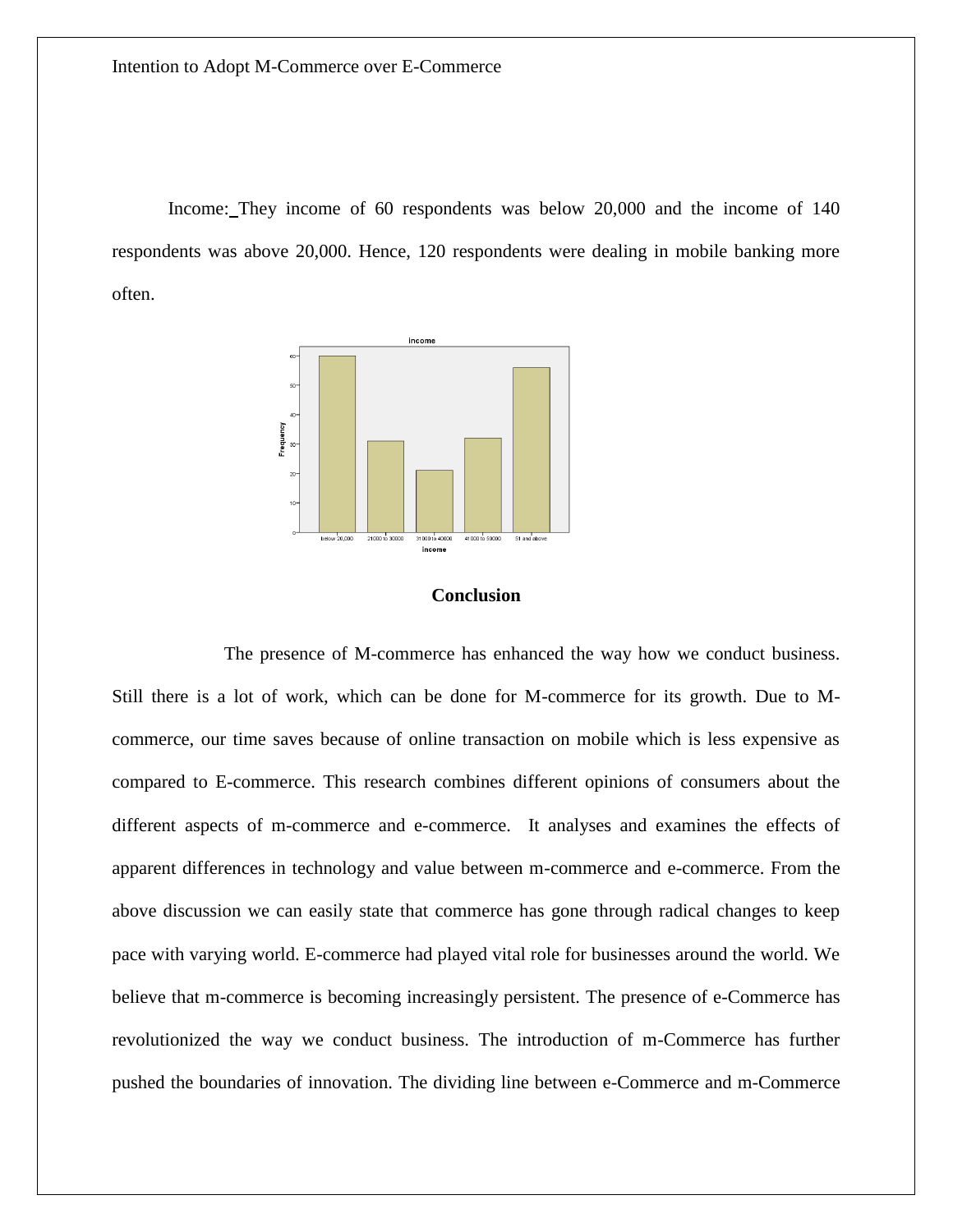is vague at present. This paper has considered where the dividing line should be and concludes that usage, know-how and technology define key characteristics that define both forms of virtual commerce. The mobile Internet channel has unfastened new potential.

## **Recommendation**

Since this research is only limited to Karachi so in future it can expand to other cities and provide more exposure to the firm and organization to know more about the adaptation of M-Commerce. By exploring it, firms/organization will get to acknowledge them regarding the behavior of the people towards acceptance of M-Commerce and also improves their online services by ensuring the security of M-Commerce. Moreover, we restrict this research to online mobile banking so in future it will be conducted in other sectors of the business. M-Commerce technology is getting popular day by day and further investigation can be done as it offers a variety of growth opportunities. Additional perceived variables such as value, quality, and benefits may be incorporated in future study.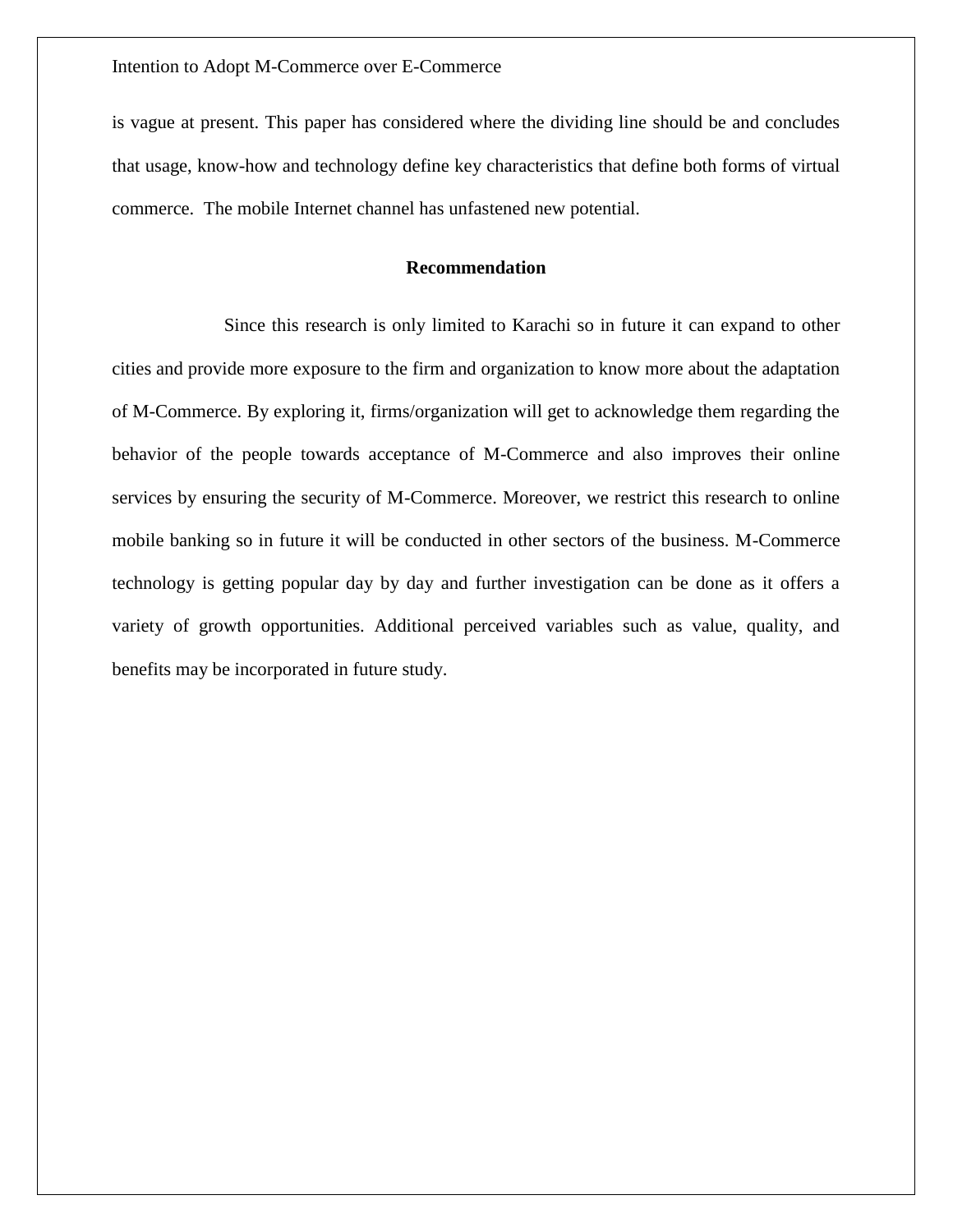## **References**

- Audi, M. F. (2016). Adoption of Mobile Banking Applications in. *Journal of Internet Banking and Commerce* , 5.
- Cao, Y., Lu, Y., Gupta, S., & Yang, S. (2015). The effects of differences between e-commerce
- and m-commerce on the consumers' usage transfer from online to mobile channel. *International Journal of Mobile Communication* , 2.
- Chan, S. S., Fang, X., Brzezinski, J., Zhou, Y., Xu, S., & Lam, J. (2002). Usability For Mobile Commerce Across Multiple Form Factors. *Journal of Electronic Commerce Research* , 187-199.
- Deshmukh, S. P., Deshmukh, P., & Thampi, G. T. (2013). Transformation from E-commerce to M- commerce in Indian Context. *IJCSI International Journal of Computer Science Issues* , 55- 60.
- Dhingra, K., & Bhardwaj, A. (2015). M-Commerce. *International Journal of Engineering Research and General Science* , 1.
- Hassan, M., Kouser, R., Abbas, S. S., & Azeem, M. (2014). Consumer Attitudes and Intentions to Adopt Smartphone Apps: Case of Business Students. *Pakistan Journal of Commerce and Social Sciences* , 1-17.
- Hsieh, C. T. (2007). Mobile Commerce: Assessing New Business Opportunities. *Communications of the IIMA* , 88-96.
- Hussain, A., & Kutar, M. (2012). Apps vs Devices: Can the Usability of Mobile Apps be Decoupled from the Device? *IJCSI International Journal of Computer Science* , 11-16.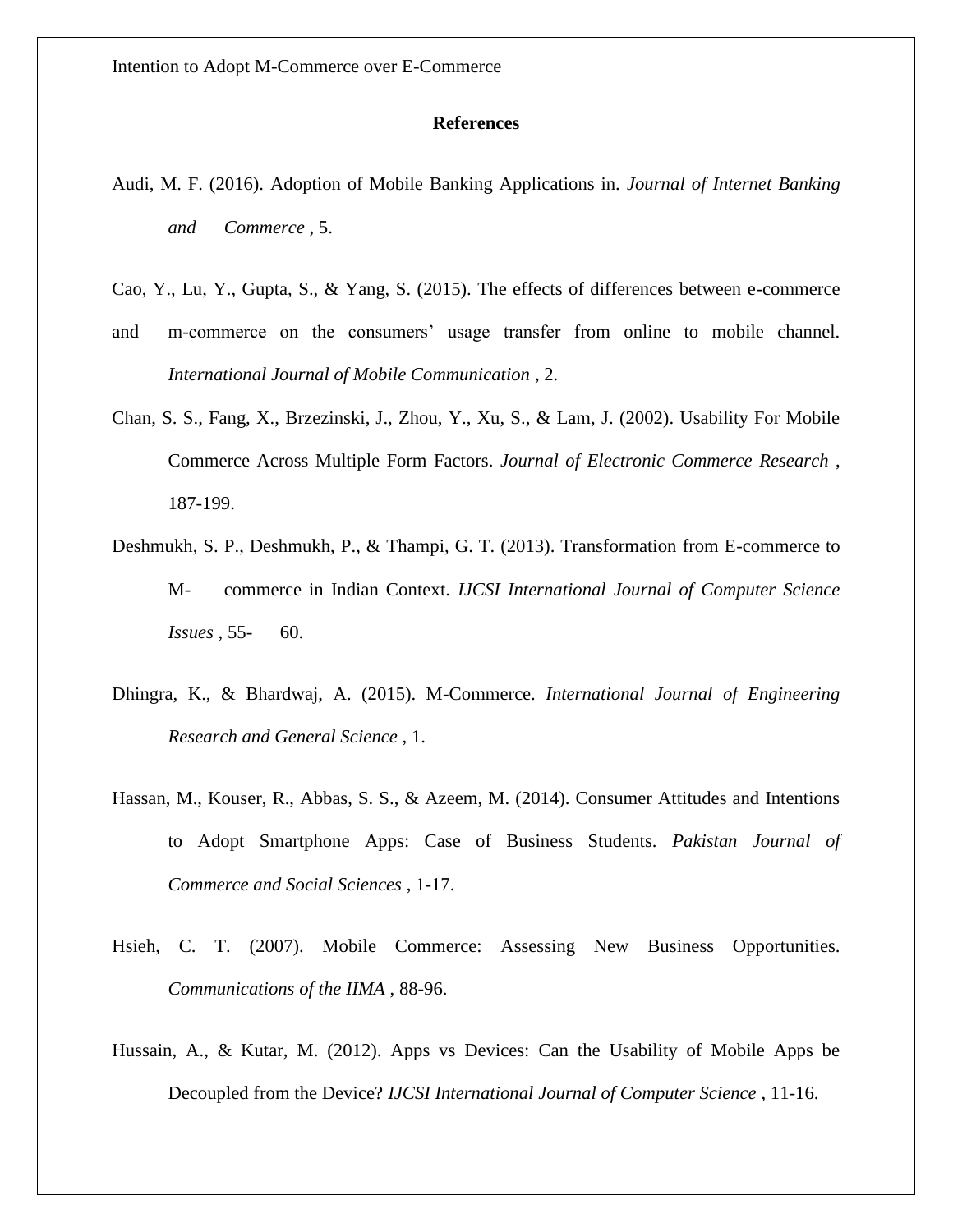- Iqbal, B. A. (2013). E-Commerce Vs Mobile Commerece. *International Journal Of Applied Research* , 1-24.
- Ishangoma, A. R. (2011). Analysis Of Mobile Banking For Financial Inclusion In Tanzania:. *Journal of the Association for Information Systems* , 14.
- Jahanshahi, A. A., Mirzaie, A., & Asadollahi, A. (2011). Mobile Commerce Beyond Electronic Commerce: Issue And Challenges. *Asian Journal of Business and Management Sciences* , 1-2.
- Jakimoski, K. (2014). Analysis of the Usability of M-Commerce Applications. *International Journal of u- and e- Service, Science and Technology* , 13-20.
- Joubert, J., & Belle, J.-P. V. (2013). The Role of Trust and Risk in Mobile Commerce Adoption within South Africa. *International Journal of Business, Humanities and Technology* , 27- 38.
- Kaur, M. (2014). A Brief Study on Usability Principles of Mobile Commerce. *International Journal of Computational Engineering Research* , 20-25.
- Kord, B., Karimzadegan, D., & shastan, M. O. (2012). An investigation about obstacles of MobileCommerce in Iran. *International Journal of Computer Science Issues* , 252-258.
- M, N. J. (2013). Analysis of E-Commerce and M-Commerce: Advantages, Limitations and Security issues. *International Journal of Advanced Research in Computer and Communication Engineering* , 1.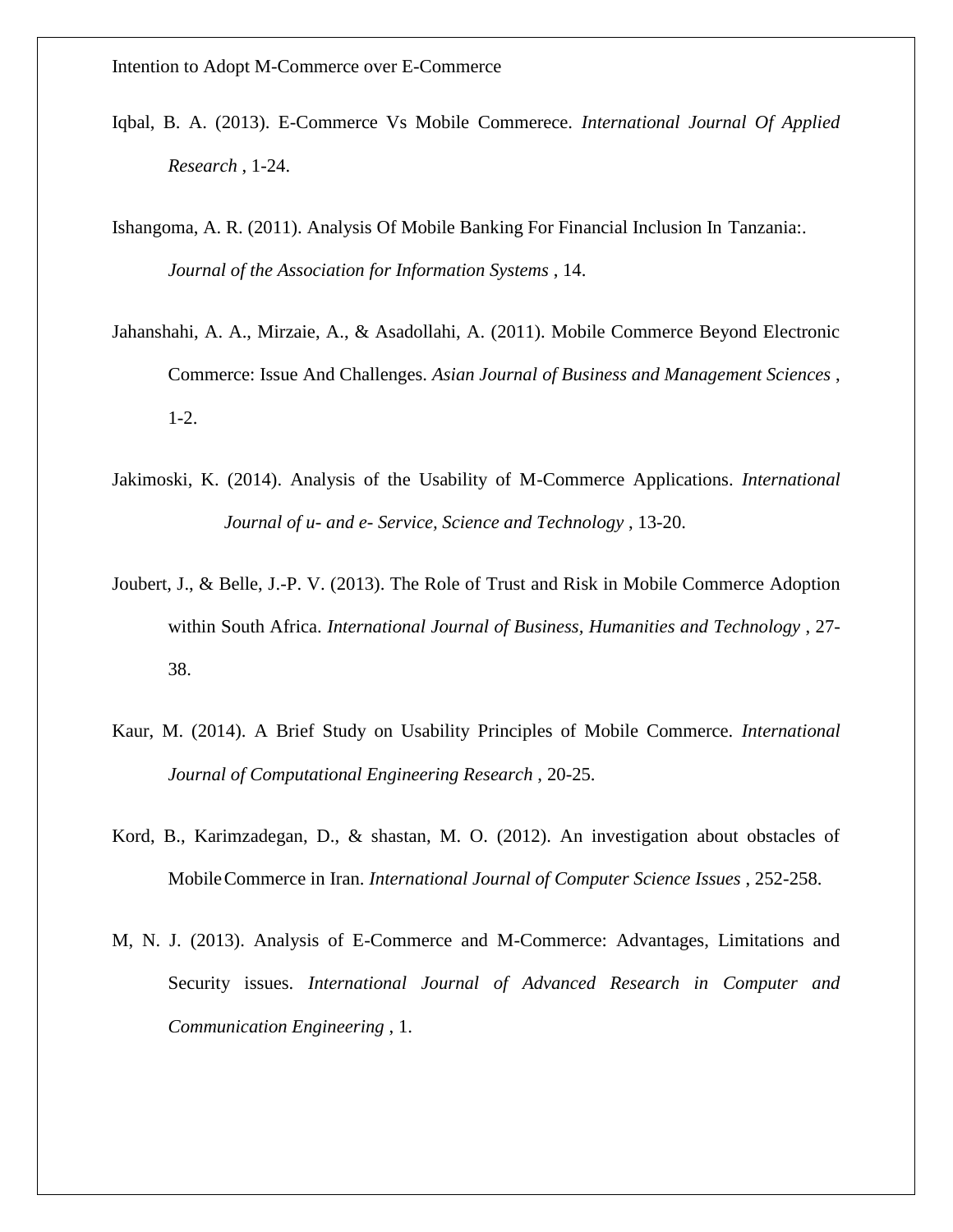- M, N., N, K., Jagannat, S., & Chahar, D. (2013). Analysis of E-Commerce and M-Commerce: Advantages, Limitations and Security issues. *International Journal of Advanced Research in Computer and Communication Engineering* , 2360-2370
- Ngai, E., & Gunasekaran, A. (2007). A review for mobile commerce research and applications. *International Journal of Mobile Communication* , 1.
- Okazaki, S. (2005). New Perspectives On M-Commerce Research. *Journal of Electronic Commerce Research* , 1.
- Prakash, K., & Balachandra. (2015). Security Issues And Challenges In Mobile Computing And M-Commerce. *International Journal of Computer Science & Engineering Surve* , 29-45.
- R. S., Hundewale, N., & Kam, A. (2011). Customer's Adoption of Mobile-Commerce-A Study on Emerging Economy. *International Journal of e-Education, e-Business, e-Management and e- Learning,* , 2.
- Wong, C.-H., Tan, G. W.-H., Ooi, K.-B., & Lin, B. (2015). Mobile shopping: the next frontier of

The shopping industry? An emerging market perspective. *International Journal of*

*Mobile Communications* , 2.

- Xu, H. (2013). M-Commerce development in China: Users' perspectives. *Journal of Technology Research* , 3.
- Xu, H. (2009). M-commerce development in China: Users' perspectives. *Journal of Technology Research* , 2.